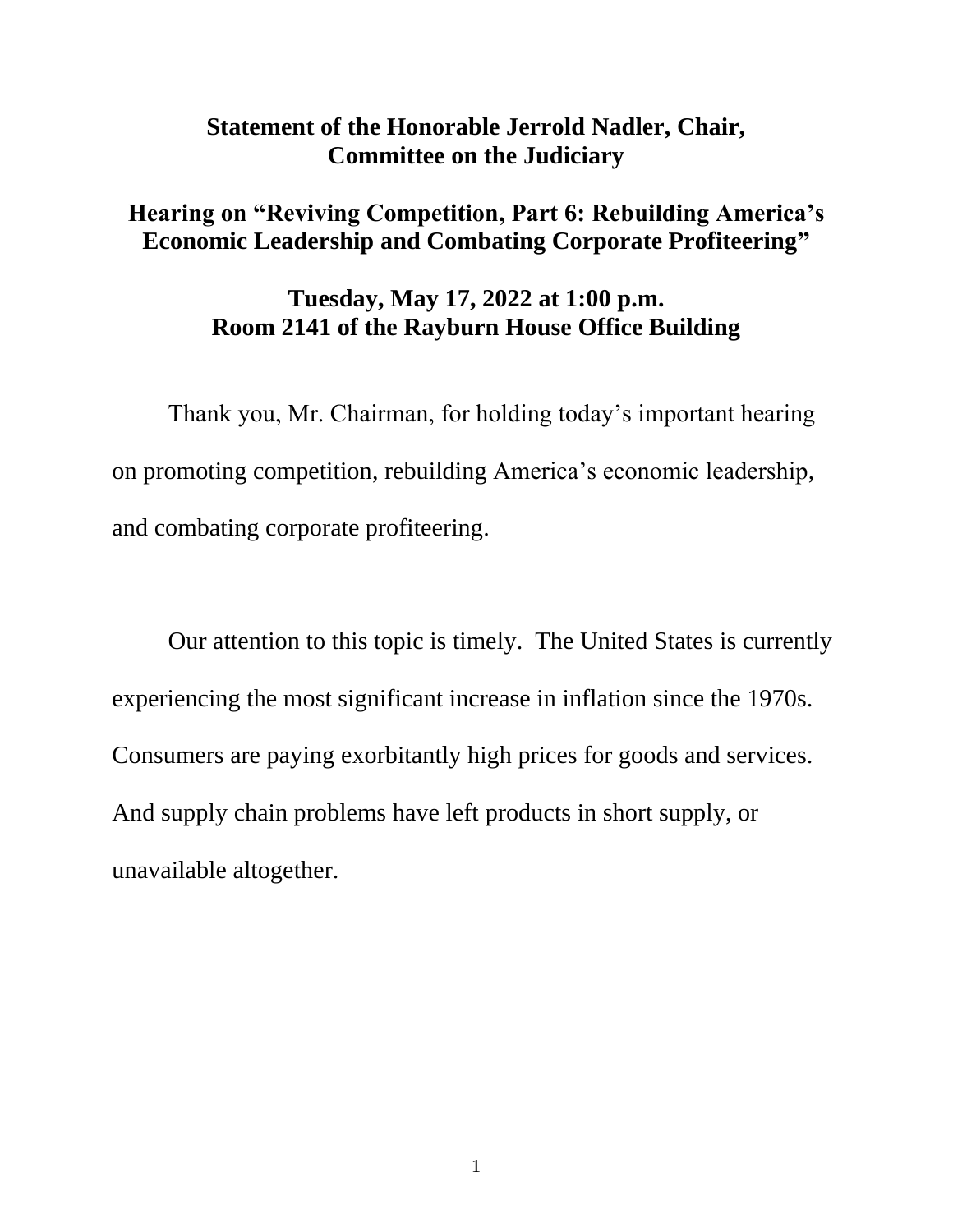At the same time, nearly two-thirds of U.S. publicly traded corporations have reported increased profit margins. In March, Bloomberg reported that 2021 was the best year for corporate profits since 1950.

In short, corporations are making windfall profits while consumers are paying extraordinarily high prices for goods and services.

How did we get here? Decades of unchecked consolidation and lax antitrust enforcement have left many sectors of the economy highly consolidated. A 2019 study published in the Review of Finance found that 75% of U.S. industries have grown more concentrated since the late-1990s.

Meanwhile, dominant firms have been able to increase their prices because there is insufficient market competition. As Federal Reserve Chair Jerome Powell explained to a Senate panel last year, businesses are raising prices "because they can."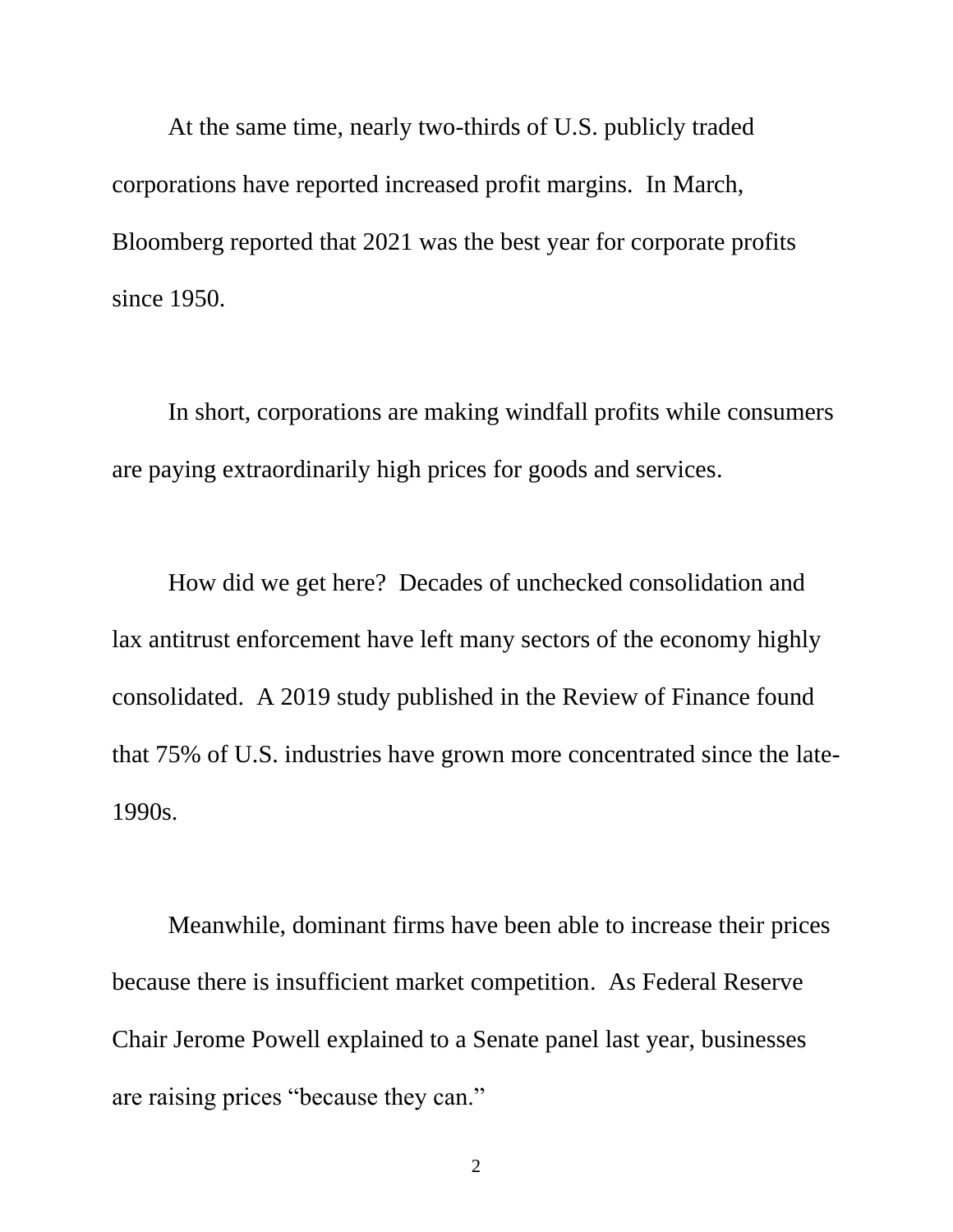The fragility of our supply chains also stems from a lack of competition. As the American Antitrust Institute has explained, supply chains are routinely subject to demand shocks. However, supply chains with vigorous competition at multiple levels of the chain are much more likely to be resilient. Decades of unchecked consolidation have left our supply chains vulnerable, and we are suffering the consequences.

The real-world impact of these problems is stark. Quite simply, corporate concentration is bad for Americans. Consumers are paying higher prices and getting less for their dollar. Low and middle-income families, seniors on fixed incomes, and students are particularly hard hit by high prices.

In many states, parents cannot find baby formula. When they can, they find prices that are nearly 20% higher than a year ago.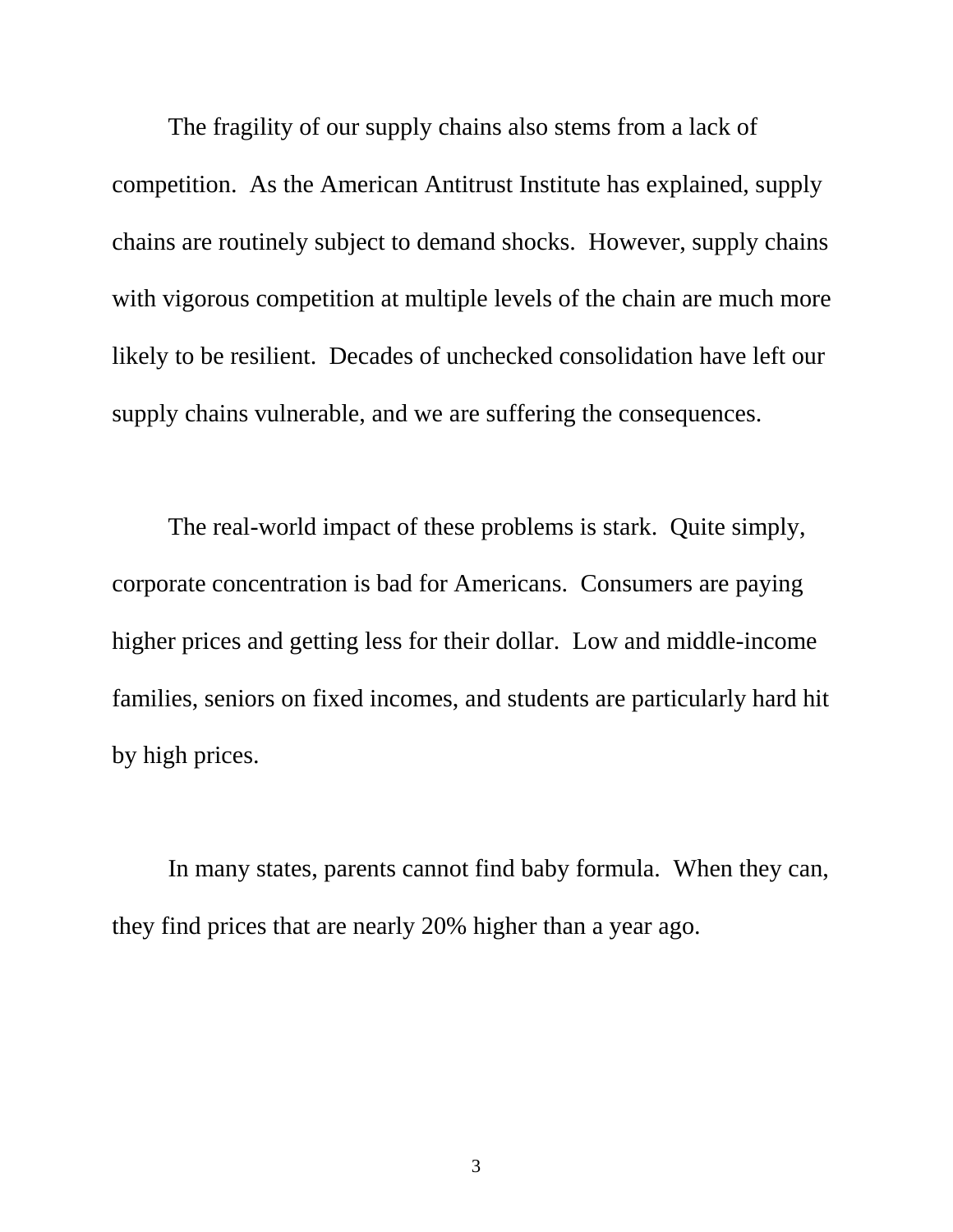While some of the roots of inflation are a direct biproduct of Putin's war in Ukraine and its effects on gas and energy prices, others reflect longstanding structural forces in the economy. Dominant businesses are exercising their power to earn record profits, while most Americans are paying more and getting less. This is nothing short of corporate profiteering.

Today's hearing is an important opportunity to identify the competition problems facing our economy, as well as to identify meaningful solutions.

I applaud the work that the Biden-Harris Administration has taken to ease the inflationary pressures and supply chain bottlenecks that are plaguing our economy, and for taking critical actions to remedy America's consolidation problem. As the President noted last week, tackling inflation is his "top domestic priority."

4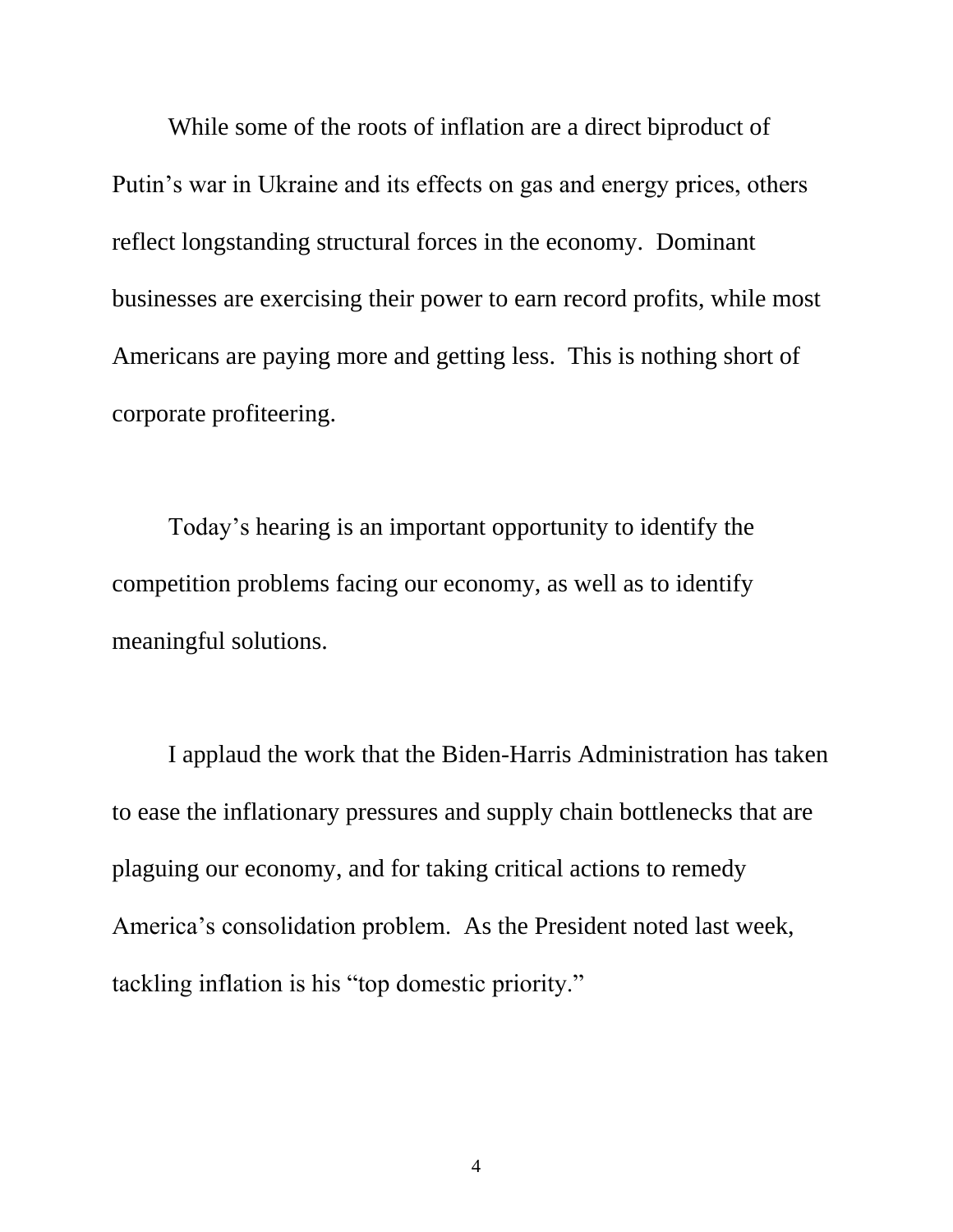For example, the Administration has worked to reduce shipping backlogs by negotiating for the ports in Los Angeles and Long Beach to operate 24 hours a day, 7 days a week.

And last week, President Biden announced that the USDA is working closely with state governments to eliminate red tape and make it easier for vulnerable families to buy baby formula. The President has also called on the Federal Trade Commission to crack down on price gouging and illegal conduct in the markets for baby formula and gasoline.

I encourage the Administration also to consider using the Defense Production Act to ramp up production of necessary supplies and to prohibit hoarding for the purpose of profiteering.

Congress must also bring all of its tools to bear to tackle this crisis. From strengthening our antitrust laws to combatting price gouging, we cannot stand by as American families suffer.

5